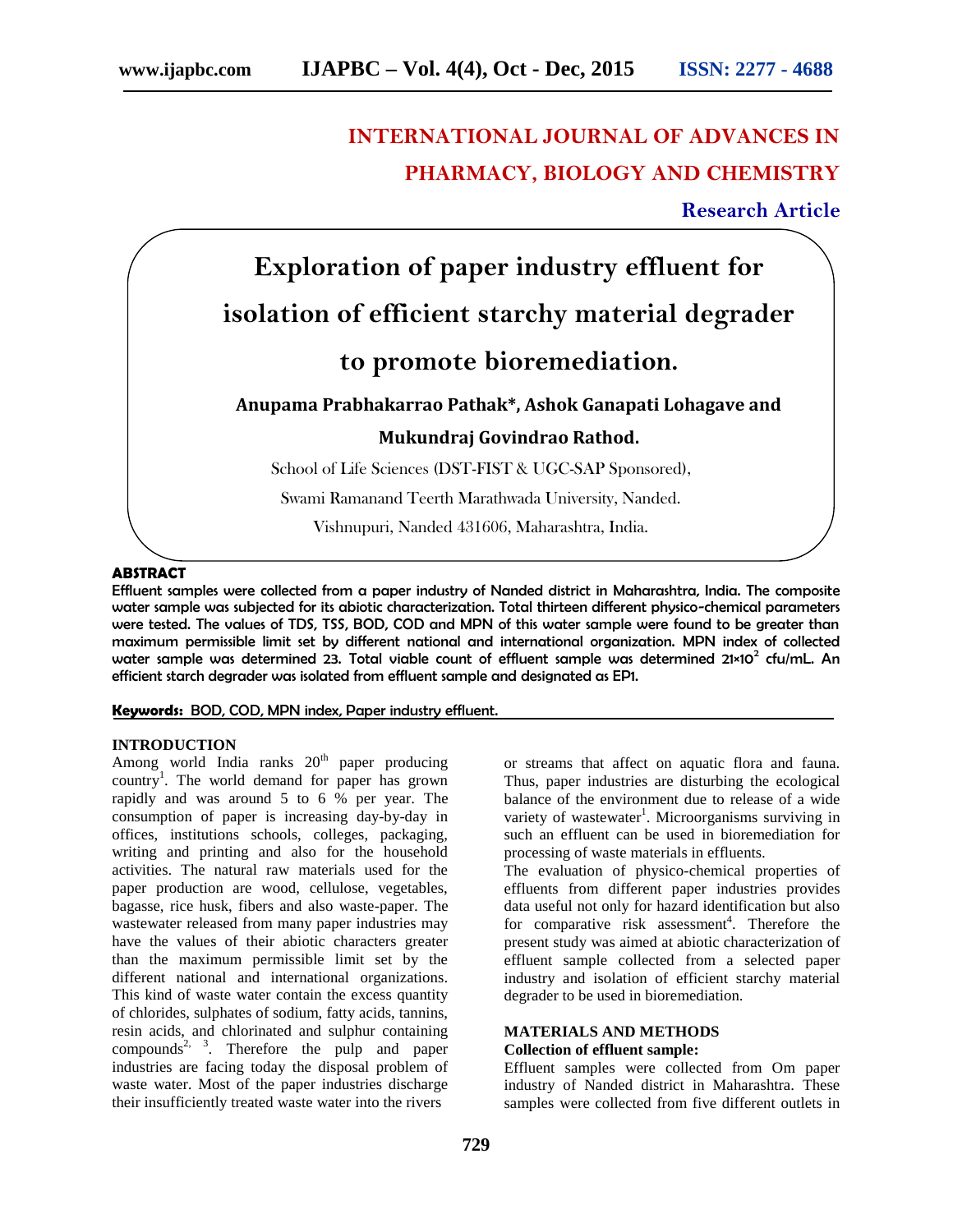pre-sterilized sample bottles<sup>5</sup>. During sampling, pH were and temperature of an effluent sample was recorded using a digital pH meter and thermometer respectively<sup>6</sup>. The effluent samples were transported in laboratory within 2 hours. The collected effluent samples were mixed in equal proportion to form a composite sample<sup>4,7</sup>. Physicochemical analyses of composite effluent sample were carried out using the standard methods $4-11$ .

#### **Physicochemical analyses:**

Physicochemical analyses of composite effluent sample were carried out to determine its abiotic characters. Different abiotic characters were determined viz. color, TDS, TS, TSS, DO, BOD, COD, total hardness, residual chlorine, methyl orange acidity and phenolphthalein alkalinity<sup>4</sup>. Color of water sample was determined by comparing with standard color chart.

Total dissolved solids (TDS) and total solids (TS) in the composite effluent sample were determined by evaporation method<sup>4</sup>. Total suspended solid (TSS) in the composite effluent sample was determined by subtracting predetermined values of TDS from  $TS<sup>4</sup>$ . Dissolved oxygen content in composite effluent sample was determined by Winkler's iodometric method<sup>4</sup>. Biological oxygen demand (BOD) was determined by subtracting the value of DO that was determined after incubation of 3 days from the value of initial DO of the composite effluent sample<sup>4</sup>. Chemical oxygen demand (COD) was determined by titration method using sodium thiosulphate as a titrant. Total harness of composite effluent sample was determined by using solochrome black T indicator in EDTA titration method<sup>4</sup>. Residual chlorine was determined by using starch indicator and  $0.025$  N sodium thiosulphate as titrant<sup>4</sup>.

Acidity and alkalinity of composite effluent sample was determined by using methyl orange and phenolphthalein indicator respectively, in the titration  $m$ ethod<sup>4</sup>. These experiments were performed in triplicate and mean burette readings were used for calculating values of respective parameters.

## **Determination of MPN index and CFU:**

MPN index of composite effluent sample was determined using single and double strength lactose broth<sup>12</sup>. In a series of nine test tubes, first  $\overline{3}$  test tubes containing single strength lactose broth were inoculated with 0.1 mL of the composite effluent sample. In the same series tube no.  $4, 5$  and 6 were inoculated with 1 mL of the composite effluent sample. Further, tube no. 7, 8 and 9 containing double strength lactose broth were inoculated with 10 mL of the composite effluent sample. All the tubes

were incubated at  $37 °C$  temperature for 48 h. Further, the value of MPN index was determined using the standard MPN index table $^{12}$ .

CFU value of composite effluent sample was determined by incubating 0.1 mL composite effluent sample on tryptone-glucose-yeast extract agar plates in standard plate count method $13-16$ .

## **Isolation and screening for starch hydrolyzing activity:**

The volume of 0.1 mL from the composite effluent sample was inoculated and spread on nutrient agar plates. These plates were incubated at  $30\degree\text{C}$ temperature for 48 h. Selected isolates were spot inoculated on starch agar plates and incubated at 30 <sup>o</sup>C temperature for 24. After incubation, Grams iodine solution was flooded onto the same plates to observe zone of clearance against blue-black background $12,17,18,19$ . .

### **RESULTS AND DISCUSSION**

## **Determination of pH and temperature of effluent sample:**

The pH and temperature values of effluent water samples have been given in Table 1. All effluent samples were having a bad odor and turbid colloidal appearance. New Zealand organization (2008) has fixed maximum admissible limit value of pH, 7 to 8.5 of drinking water<sup>17</sup>.

## **Determination of TDS, TSS and TS of effluent sample:**

Total dissolved solids are measurement of inorganic salts, organic matter and other dissolved materials in water<sup>24</sup>. Total dissolved solids (TDS) of the composite effluent sample was calculated as 1115 mg/L. Total solids (TS) and total suspended solids (TSS) of the composite effluent sample were determined 2115 mg/L and 1000 mg/L respectively. Central Pollution Control Board, New Delhi (1975) has given tolerance limit of TDS and TSS for irrigation as 1000 and 200 mg/L, respectively<sup>31</sup>. The values of TDS and TSS determined by us are greater than these standard limit values. TDS level in water less than 500 mg/L is generally considered to be good for drinking purpose<sup>17</sup>. WHO (World Health Organization) has fixed the standard for TDS as 2000 mg/L for the discharge of wastewater into surface water<sup>32</sup>. The United States Environmental Protection Agency recommends for necessary treatment of effluents when TDS concentrations exceed 500 mg/L or 500  $ppm<sup>24</sup>$ . Consumption of water with high concentrations of total dissolved solids has been reported to cause disorders of alimentary canal,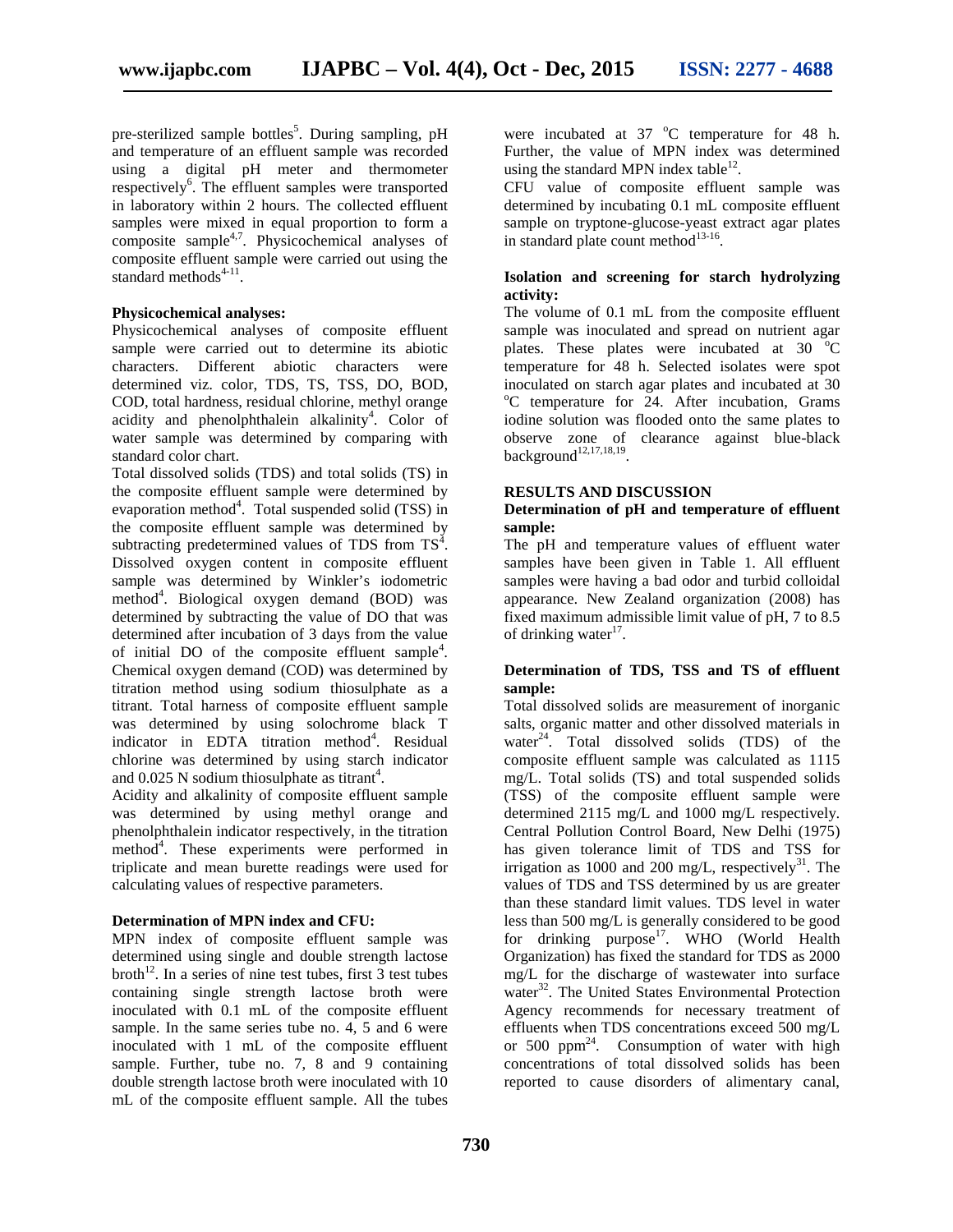respiratory system, nervous system, coronary system besides, causing miscarriage and cancer<sup>29</sup>.

## **Determination of DO, BOD and COD of effluent sample:**

Dissolved oxygen (DO) is the measure of the degree of pollution by organic matter, the destruction of organic substances as well as the self purification capacity of the water body<sup>29</sup>. The  $\overline{DO}$  of the composite effluent sample was determined 62 mg/L. Moreover, BOD and COD values were determined as 55 mg/L and 122 mg/L, respectively. Biological oxygen demand (BOD) measures amount of oxygen required by microorganisms for breaking down organic matter, whereas chemical oxygen demand (COD) measures amount of oxygen required to breakdown both organic and inorganic matters $^{29}$ . As per the environment protection rule (1986), the BOD value of surface inland water is permissible up to 30 mg/L<sup>17</sup>. BOD value of effluent sample from Om **Isola** paper industry, Nanded was well within ISI limit (100 mg/L) but not within the permissible limit of Minimum National Standard (MINAS) (30 mg/L) set by Central Pollution Control Board, India to discharge for irrigation<sup>20,21,23</sup>.

## **Determination of total hardness, residual chlorine, acidity, and alkalinity of effluent sample:**

Total hardness and residual chlorine of the composite effluent sample was recorded 166 mg/L and 10.25 mg/L. Methyl orange acidity was calculated 177.5 mg/L. Phenolphthalein alkalinity of collected effluent sample was found to be zero since no change in color was observed after addition of phenolphthalein indicator in the sample.

#### **Comparative study:**

Physicochemical characteristics of effluent samples collected from Om paper industry, Nanded were compared with few other previously reported paper industries in India (Table 2). TDS in effluent sample from South India paper mill, Chikkayana Chatra, Karnataka (2950 mg/L) was found to be highest among the selected effluent samples from various paper and pulp industries of India<sup>25</sup> (Figure 1). TSS in effluent sample reported by us from Om paper industry, Nanded (1000 mg/L) was found to be highest among the effluent samples from selected paper and pulp industries (Figure 2). Total solids in effluent sample from the paper mill, Uttar Pradesh was found to be highest among the selected effluent samples<sup>22</sup> (Figure 3). DO of the effluent sample from the same paper meal was found to be lowest (2 mg/L) among the reported values of DO of selected effluent samples<sup>22</sup> (Figure 4). BOD and COD (5999 and 7112)

mg/L, respectively) of the effluent sample from pulp and paper mill, Haryana was found to be highest among the selected effluent samples involved in this comparative study<sup>27</sup> (Figure 5 and Figure 6). Among the effluent samples from selected paper mills, the total hardness of effluent sample from the paper industry in Tamilnadu was found to be highest (640  $mg/L$ <sup>29</sup> (Figure 7).

## **Determination of MPN index:**

No change in color was observed in test tube no. 1 to 6. The color of lactose broth in test tube number 7 to 9 was turned into yellow and gas formation was also observed. Therefore according to standard MPN index table, the MPN index of the composite effluent sample was determined 23. The permissible value of MPN has fixed less than 1 by different national and international organizations<sup>18</sup>.

## **Isolation and screening:**

In 100 µL of the composite effluent sample, 210 CFU were recorded. Total viable count in composite effluent sample was calculated as  $21\times10^2$  cfu/mL. Of the 12 morphologically distinct isolates, 5 isolates have showed zone of clearance. These isolates were designated as EP1 to EP5. Isolate EP1, EP2, EP3 EP4 and EP5 have showed 4.1, 3.5, 3.2, 3.0 and 2.5 cm zone of clearance on starch agar plates. Isolate EP1 was found to be an efficient amylase producer. Identification of EP1 to EP5 isolates is in the progress. Isolation of different biotechnologically important bacterial species viz. *Bacillus acidiceler* strain BPE1 (KF560545), *Bacillus amyloliquefaciens* (KF204579), *Bacillus subtilis* strain AVS1 (KM110978), *Bacillus cereus* strain RW (HG421740), *Bacillus oceanisediminis* (KF204587), *Bacillus megaterium* (KF204586), *Bacillus mycoides* (KF204585), *Bacillus thuringiensis* (KF204583), *Bacillus pumilus* (KF204582), *Bacillus licheniformis* (KF204580), *Brevibacterium stationis* strain E9-2 (FJ573172), *Staphylococcus sciuri* strain E9-4 (FJ573174), *Aeromonas* sp*.* pp1 (JX913806) and *Thauera* sp. pp3 (JX913808) have been previously reported from soil irrigated with effluents of paper and pulp industry or the premises of these industries, as per the genebank records viewed on  $20<sup>th</sup>$  August, 2015. Isolation of two bacterial species viz. *Serratia marcescens* strain ISTDF2 (EU834944) and *Pseudomonas aeruginosa* strain VG1 (JN674083) was previously reported from effluent samples of paper industries (Genebank accession numbers of these strains have been given in brackets). Microorganisms surviving in such an effluent can be used in bioremediation for processing of waste materials in effluents. Moreover, most of these isolates were reported as cellulase producers.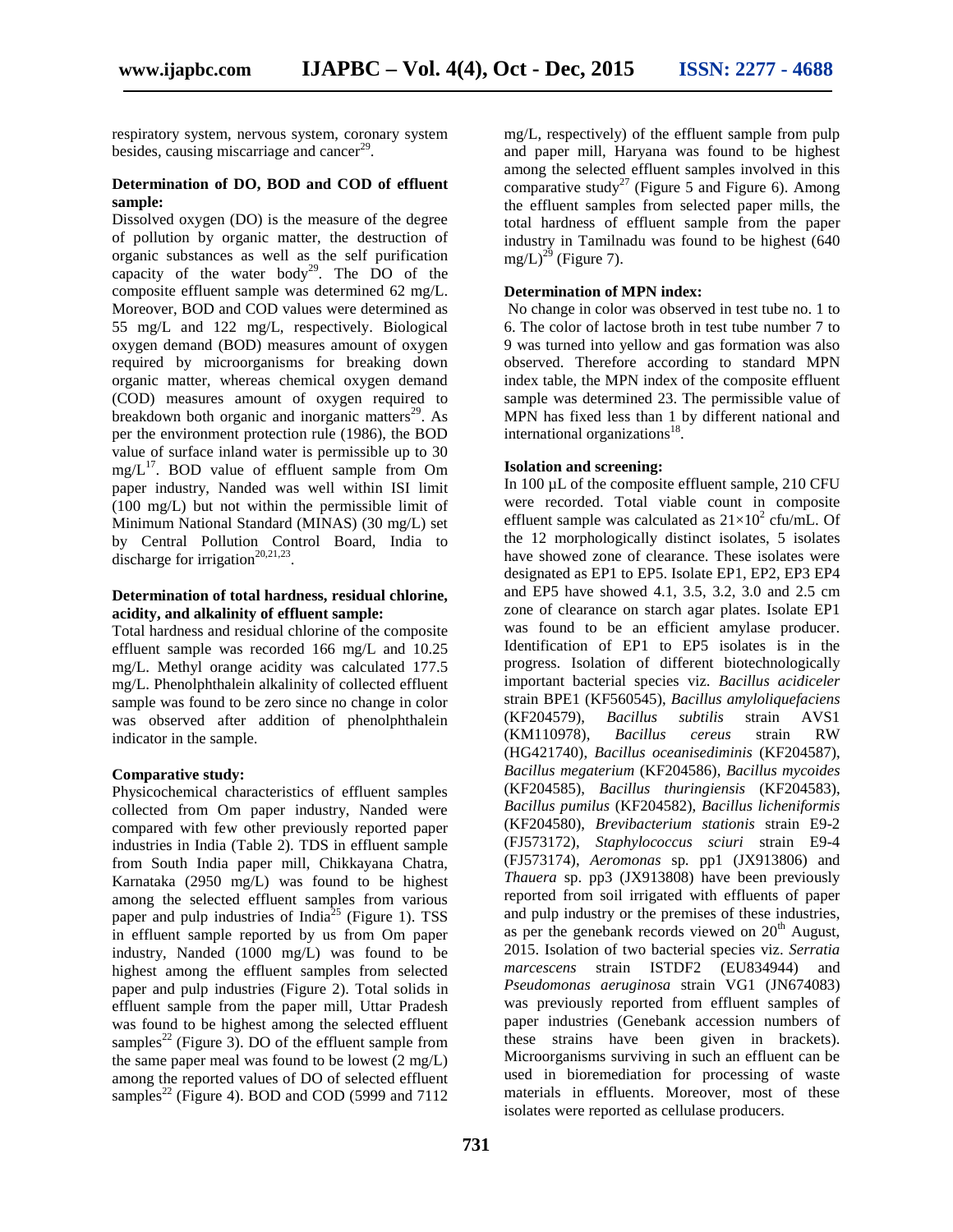|                   |                |                |                |                | pH, Temperature and color of effluent water samples from the paper industry. |  |  |  |  |
|-------------------|----------------|----------------|----------------|----------------|------------------------------------------------------------------------------|--|--|--|--|
| <b>Characters</b> | Sample 1       | Sample 2       | Sample 3       | Sample 4       | Sample 5                                                                     |  |  |  |  |
| pΗ                | 7.2            | 7.1            | 6.6            | 5.9            | 8.3                                                                          |  |  |  |  |
| Temperature       | $30^{\circ}$ C | $34^{\circ}$ C | $29^{\circ}$ C | $31^{\circ}$ C | $32 \text{ °C}$                                                              |  |  |  |  |
| Color             | Dark brown     | Light brown    | Dark brown     | Dark brown     | Dark brown                                                                   |  |  |  |  |

**Table 1**

| Table 2                                                                                             |
|-----------------------------------------------------------------------------------------------------|
| Comparison of physicochemical characteristics of effluent samples collected from Om paper industry, |
| Nanded with few other previously reported paper industries in India                                 |

|                                    |              |           | runded with few other previously reported puper maustries in filling |           |           |             |           |           |           |                |
|------------------------------------|--------------|-----------|----------------------------------------------------------------------|-----------|-----------|-------------|-----------|-----------|-----------|----------------|
| Physico-<br>chemical<br>parameters | $\mathbf{A}$ | $\bf{B}$  | $\mathbf{C}$                                                         | D         | E         | $\mathbf F$ | G         | H         | I         | J              |
| $TDS$ (mg/L)                       | 1115         | 1760      | <b>NR</b>                                                            | <b>NR</b> | 381.2     | 2950        | 1994      | 1244      | 1792      | 1803-<br>1830  |
| $TSS$ (mg/L)                       | 1000         | 820       | 399.2                                                                | 409.2     | 27.5      | <b>NR</b>   | 491       | 476       | 60        | 76-80          |
| $TS$ (mg/L)                        | 2115         | 3000      | <b>NR</b>                                                            | NR        | <b>NR</b> | NR          | 2486      | NR        | 1852      | NR             |
| DO(mg/L)                           | 62           | 2         | NR.                                                                  | NR        | NR        | 7.43        | 3.61      | NR        | <b>NR</b> | <b>NR</b>      |
| $BOD$ (mg/L)                       | 55           | 124       | 232.7                                                                | 340.8     | 45.2      | 380         | 5999      | NR        | 14        | NR.            |
| $COD$ (mg/L)                       | 122          | <b>NR</b> | 835.6                                                                | 930       | 316.2     | 1830        | 7112      | <b>NR</b> | 205       | $195 -$<br>205 |
| Total hardness<br>(mg/L)           | 166          | <b>NR</b> | <b>NR</b>                                                            | <b>NR</b> | NR        | <b>NR</b>   | <b>NR</b> | <b>NR</b> | 640       | $65 -$<br>102  |

A= Om paper industry, Nanded, B= Recycled paper mill, Uttar Pradesh<sup>22</sup>, C= pulp and paper mill, Uttarakhand<sup>24</sup>, D= pulp and paper mill, Uttar Pradesh<sup>24</sup>, E= South India paper mill, Chikkayana Chatra, Karnataka<sup>25</sup>, F= paper mill, situated at Nilakottai<sup>26</sup>, G= Pulp and paper mill, Haryana<sup>27</sup>, H= Paper industry effluent, Jammu and Kashmir<sup>28</sup>, I= Paper industry in Tamilnadu<sup>29</sup>, J= Treated effluent of paper mill, Uadhamsingh Nagar<sup>30</sup>, NR: Not reported



**Fig. 1**

**Comparative study of TDS of effluents from previously reported paper industries**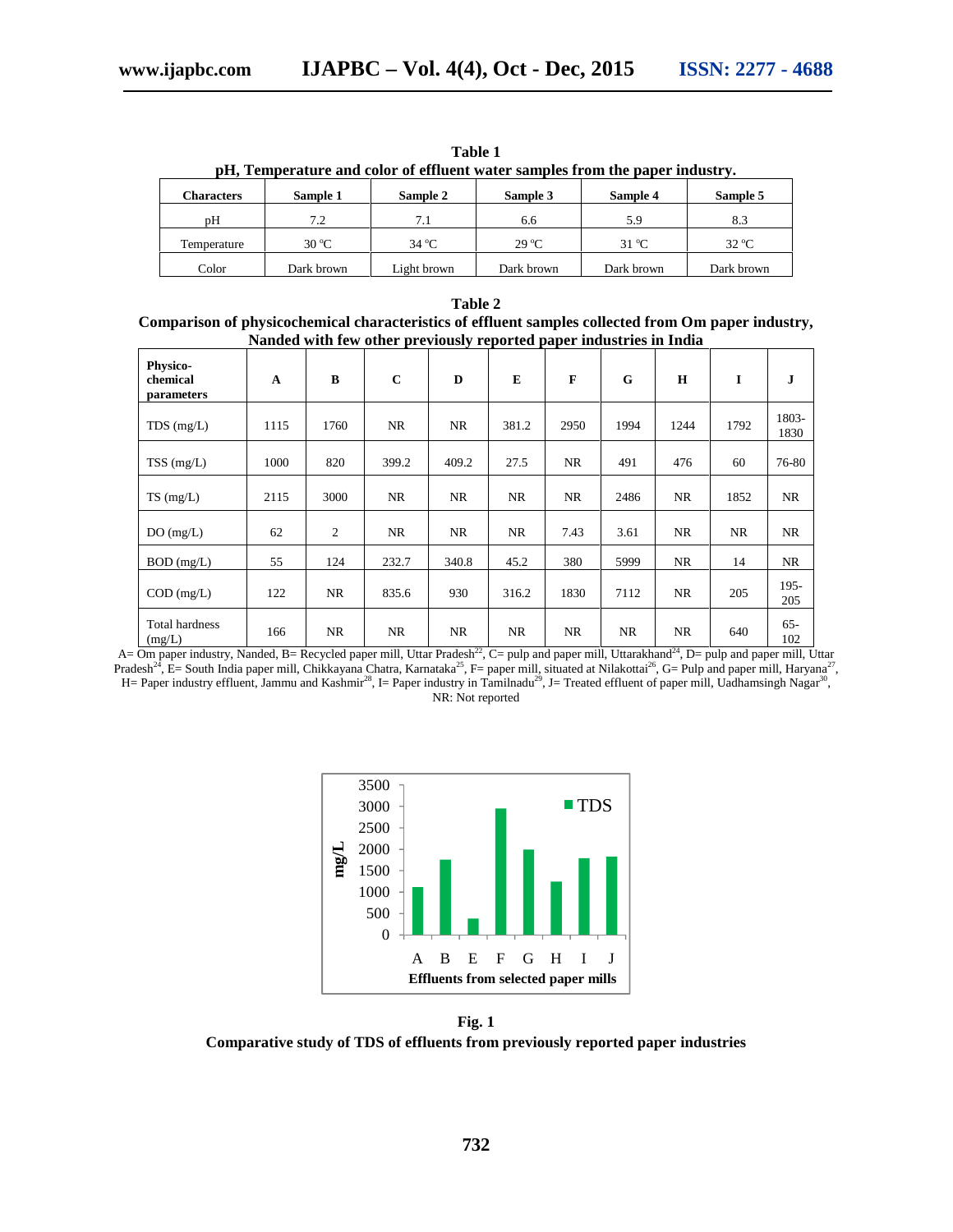



**Comparative study of TSS of effluents from previously reported paper industries**



**Fig. 3 Comparative study of TS of effluents from previously reported paper industries**



**Fig. 4 Comparative study of DO of effluents from previously reported paper industries**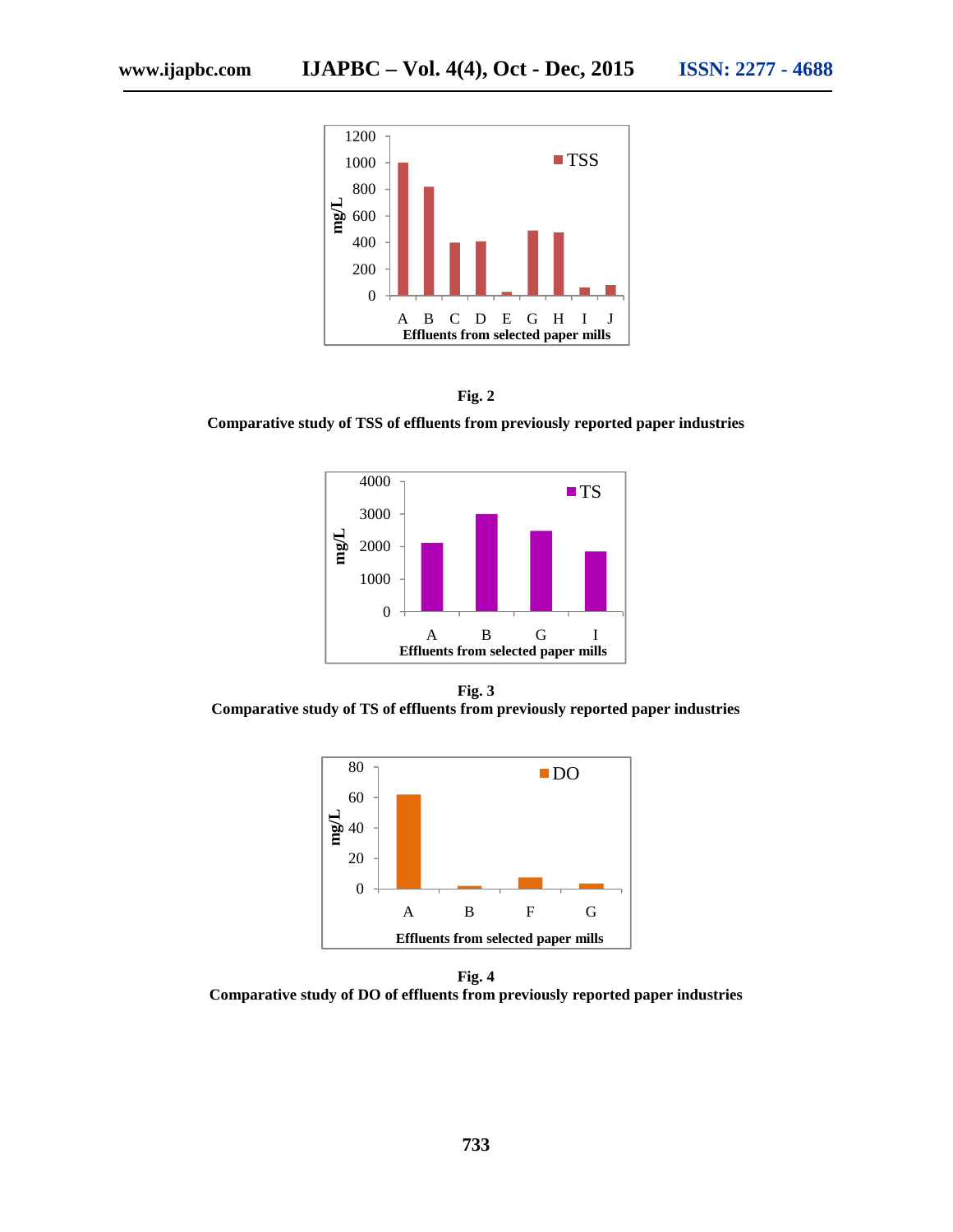

**Fig. 5 Comparative study of BOD of effluents from previously reported paper industries**



**Fig. 6 Comparative study of COD of effluents from previously reported paper industries**



**Fig. 7 Comparative study of total hardness of effluents from previously reported paper industries**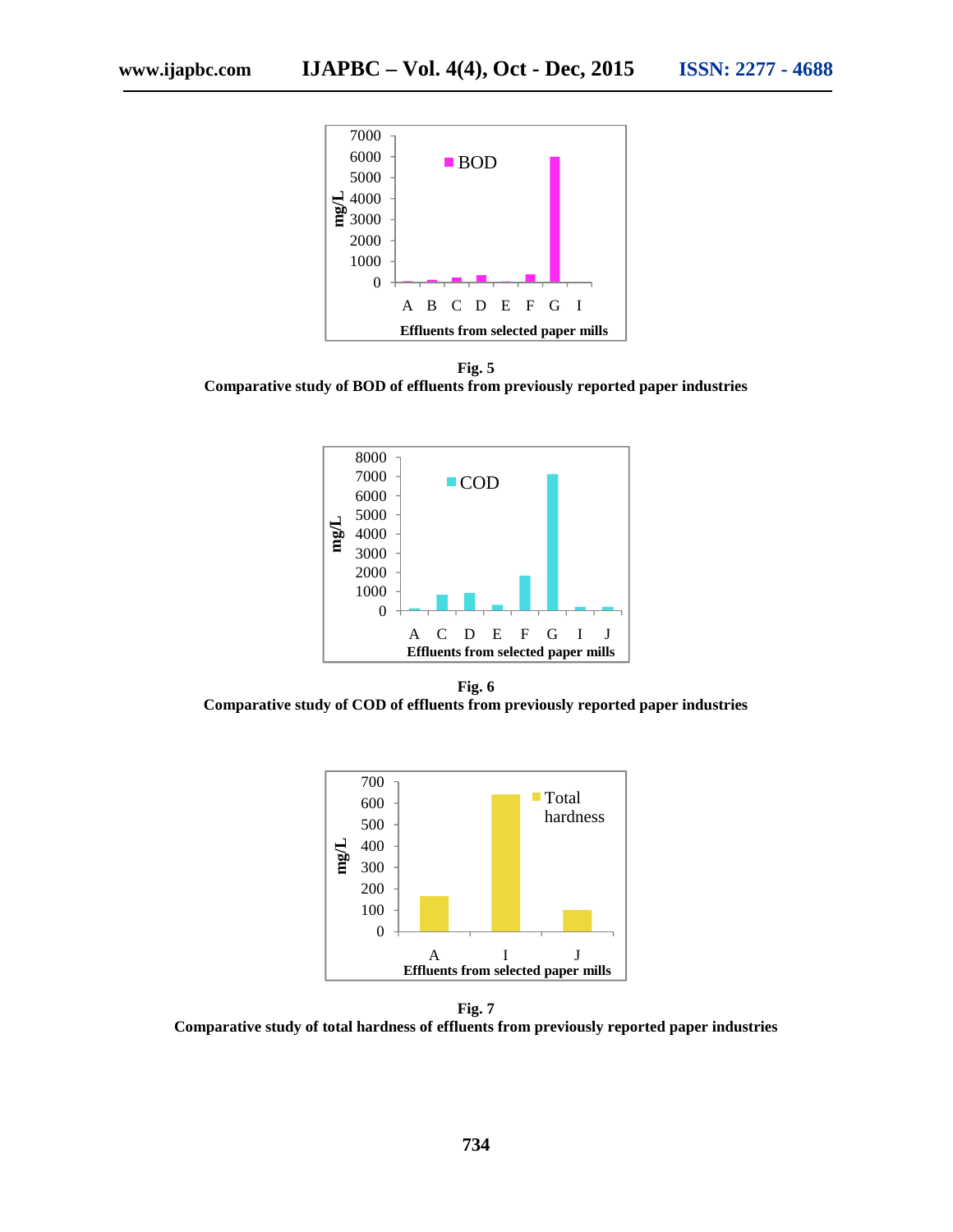## **CONCLUSION**

Thirteen different abiotic characters of the composite effluent sample from Om paper industry were determined. The values of TDS, TSS, BOD, COD and MPN of this water sample were found to be greater than maximum permissible limit set by set by Central Pollution Control Board, India. This is an indication of pollution hazard caused by weak waste water treatment practices performed in this paper industry prior to release the waste water in the outlets. This study has provided the current status of effluent sample quality of one of the paper industry from Nanded district of Maharashtra.

## **ACKNOWLEDGEMENT**

The authors would like to thank the Hon'ble Vice Chancellor of S.R.T.M. University, Nanded for providing infrastructure and necessary facilities.

## **REFERENCES**

- 1. Malaviya P, Rathore VS. Seasonal variations in different physico-chemical parameters of the effluents of century pulp and Paper Mill, Lal Kuan, Uttarakhand. J Environ Biol, 2007; 28(2): 219-224.
- 2. Ali M, Sreekrishnan TR. Aquatic toxicity from pulp and paper mill effluents: A review. Adv Environ Res, 2001; 5(2): 175-196.
- 3. Medhi UJ, Talukdar AK, Deka S. Impact of paper mill effluent on growth and development of certain agricultural crops. J Environ Biol, 2011; 32(2): 185-188.
- 4. Trussell R, Lenore S, Clesceri A, Greenberg E. Standard Methods for the Examination of Water and Waste Water.  $(15<sup>th</sup> Edition)$ , APHA-AWWA-WPCF Baltimore, Maryland, 1981.
- 5. Rathod MG, Pathak AP. Wealth from Waste: Optimized alkaline protease production using agro-industrial residues by *Bacillus alcalophilus* LW8 and its biotechnological applications. J Taibah Univ Sci, 2014; 8(4): 307-314.
- 6. Pathak AP, Rathod MG. Cultivable bacterial diversity of terrestrial thermal spring of Unkeshwar, India. J Biochem Tech, 2014; 5(4): 814-818.
- 7. Pathak AP, Sardar AG. Isolation and characterization of salt stable protease producing archaea from marine solar saltern of Mulund, Mumbai. Indian J Mar Sci, 2014; 43(3): 412-417.
- 8. Sardar AG, Pathak AP. Exploring microbiota of solar saltern of Mulund, Mumbai, India. Indian J Mar Sci, 2014; 43(4): 634-641.
- 9. Deshmukh KB, Pathak AP, Karuppayil MS. Bacterial diversity of Lonar soda lake of India. Indian J Microbiol, 2011; 51(1): 107-111.
- 10. Joshi AA, Kanekar PP, Kelkar AS, Shouche YS, Vani AA, Borgave SB, Sarnaik SS. Cultivable bacterial diversity of alkaline Lonar Lake, India. Microb Ecol, 2008; 55(2): 162-172.
- 11. Tambekar DH, Tambekar SD, Bijwe PA. Production and partial characterization of lipase from halo-alkaliphilic *Pseudomonas aeruginosa.* Int J Adv Pharm Biol Chem, 2015; 4(3): 584-589.
- 12. Dubey RC, Maheshwari DK. Practical Microbiology,  $3<sup>rd</sup>$  Edition. S, Chand & Company Pvt. Ltd., New Delhi Publication, 2012.
- 13. Sinha N, Satyanarayana T. Alkaline protease production by thermophilic *Bacillus licheniformis*. Indian J Microbiol, 1991; 31(4): 425-430.
- 14. Rao RS, Deshmukh YD, Borkar PS, Khobragade CN. Production of alkaline protease from *Bacillus subtilis* using rice bran. J Cell Tissue Res, 2008; 8(2): 1347-1350.
- 15. Polkade AV, Ramana VV, Joshi AA, Pardeshi L, Shouche YS. *Rufibacter immobilis* sp. nov., a novel strain isolated from high altitude saline Lake. Int J Syst Evol Microbiol, 2015; 65(5): 1592-1597.
- 16. Pandey A, Chaudhry S, Sharma A, Choudhary VS, Malviya MV, Chamoli S, Rinu K, Trivedi P, Palni LMS. Recovery of *Bacillus* and *Pseudomonas* spp. from the 'Fired Plots' under shifting cultivation in northeast India. Curr Microbiol, 2011; 62(1): 273-280.
- 17. Mebrahtu G, Zerabruk S. Concentration of heavy metals in drinking water from urban areas of the Tigray Region, Northern Ethiopia Gebrekidan. Momona Ethiop. J. sci., 2011; 3(1): 105-121.
- 18. Pathak AP, Rathod MG. Production and Characterization of Alkaline Protease by *Bacillus pasteurii*: a Lonar Soda Lake isolate. Innov. Res. Chemistry, 2013; 1(1): 22-26.
- 19. 19.Rathod MG, Pathak AP. Isolation and identification of alkaline protease producer from selected alkaline habitat, Int J Innov Biol Res, 2014; 3(1):1-6.
- 20. ISI (1983). Specification for drinking and irrigation water IS: 10500. New Delhi: Indian Standards Institution.
- 21. MINAS (1985). Minimal National Standard for small pulp and paper mill industry. COINDS/23/1985. New Delhi: CPCB.